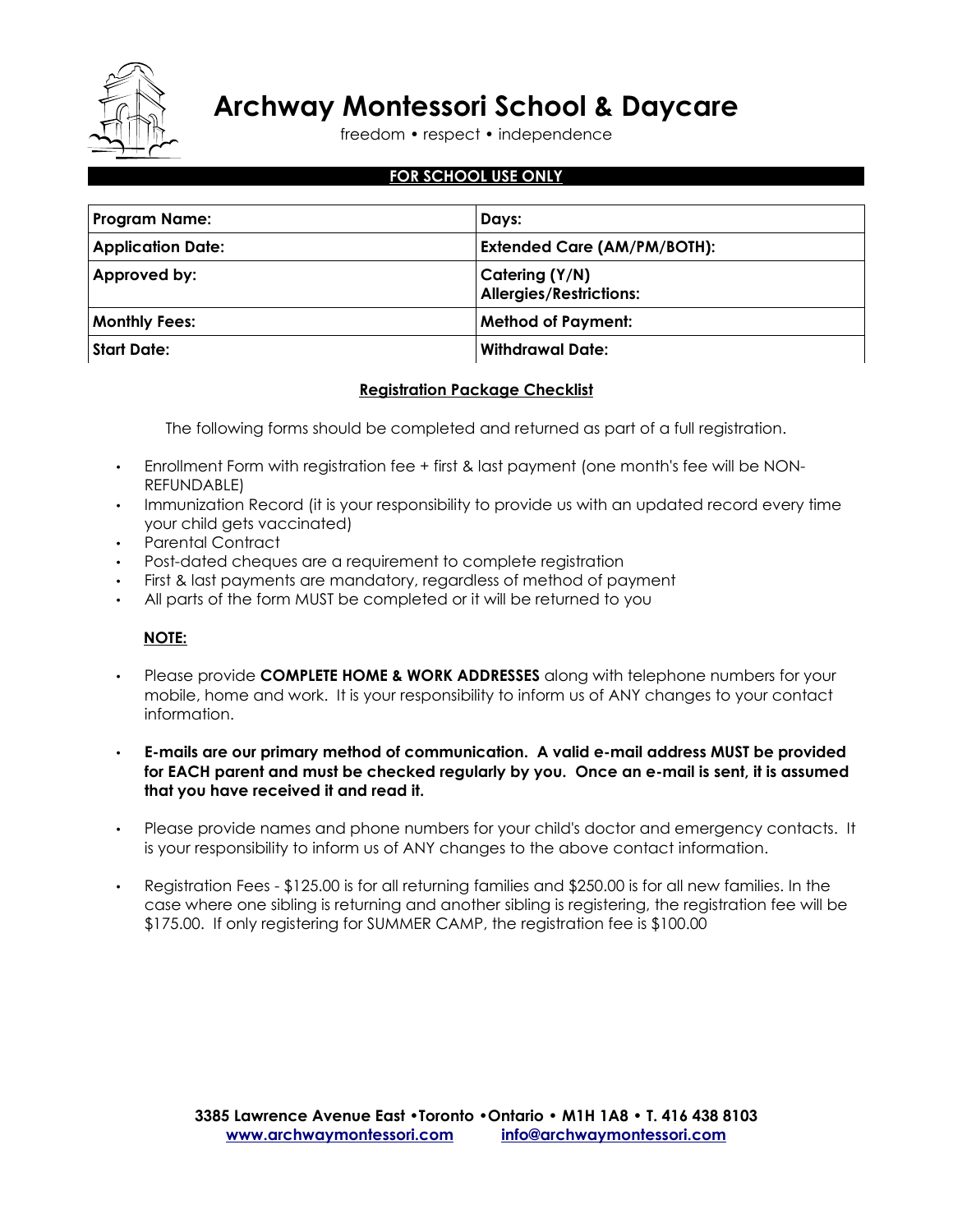

freedom • respect • independence

|                                          |             | STUDENT INFORMATION (please print clearly)         |             |                   |                            |  |
|------------------------------------------|-------------|----------------------------------------------------|-------------|-------------------|----------------------------|--|
| <b>First Name</b>                        |             |                                                    | Middle Name |                   | Last Name                  |  |
| Date of Birth (DD/MM/YY)                 |             | Sex (M/F)                                          |             |                   | Preferred Name or Nickname |  |
| HomeAddress                              |             |                                                    |             | City, Province    | Postal code                |  |
|                                          |             | <b>FATHER/GUARDIAN NAME (please print clearly)</b> |             |                   |                            |  |
| <b>First Name</b>                        | Middle Name |                                                    |             | Last Name         | Home Telephone Number      |  |
| Home address (if different from child's) |             |                                                    |             |                   |                            |  |
| Employer Name & Address                  |             |                                                    |             |                   |                            |  |
| City                                     | Province    | Postal Code                                        |             | Work Phone Number | Mobile Phone Number        |  |
| E-mail (work)                            |             |                                                    |             |                   |                            |  |
| E-mail (personal)                        |             |                                                    |             |                   |                            |  |
|                                          |             | MOTHER/GUARDIAN NAME (please print clearly)        |             |                   |                            |  |
| <b>First Name</b>                        | Middle Name |                                                    |             | Last Name         | Home Telephone Number      |  |
| Home address (if different from child's) |             |                                                    |             |                   |                            |  |
| Employer Name & Address                  |             |                                                    |             |                   |                            |  |
| City                                     | Province    | Postal Code                                        |             | Work Phone Number | Mobile Phone Number        |  |
| E-mail (work)                            |             |                                                    |             |                   |                            |  |
| E-mail (personal)                        |             |                                                    |             |                   |                            |  |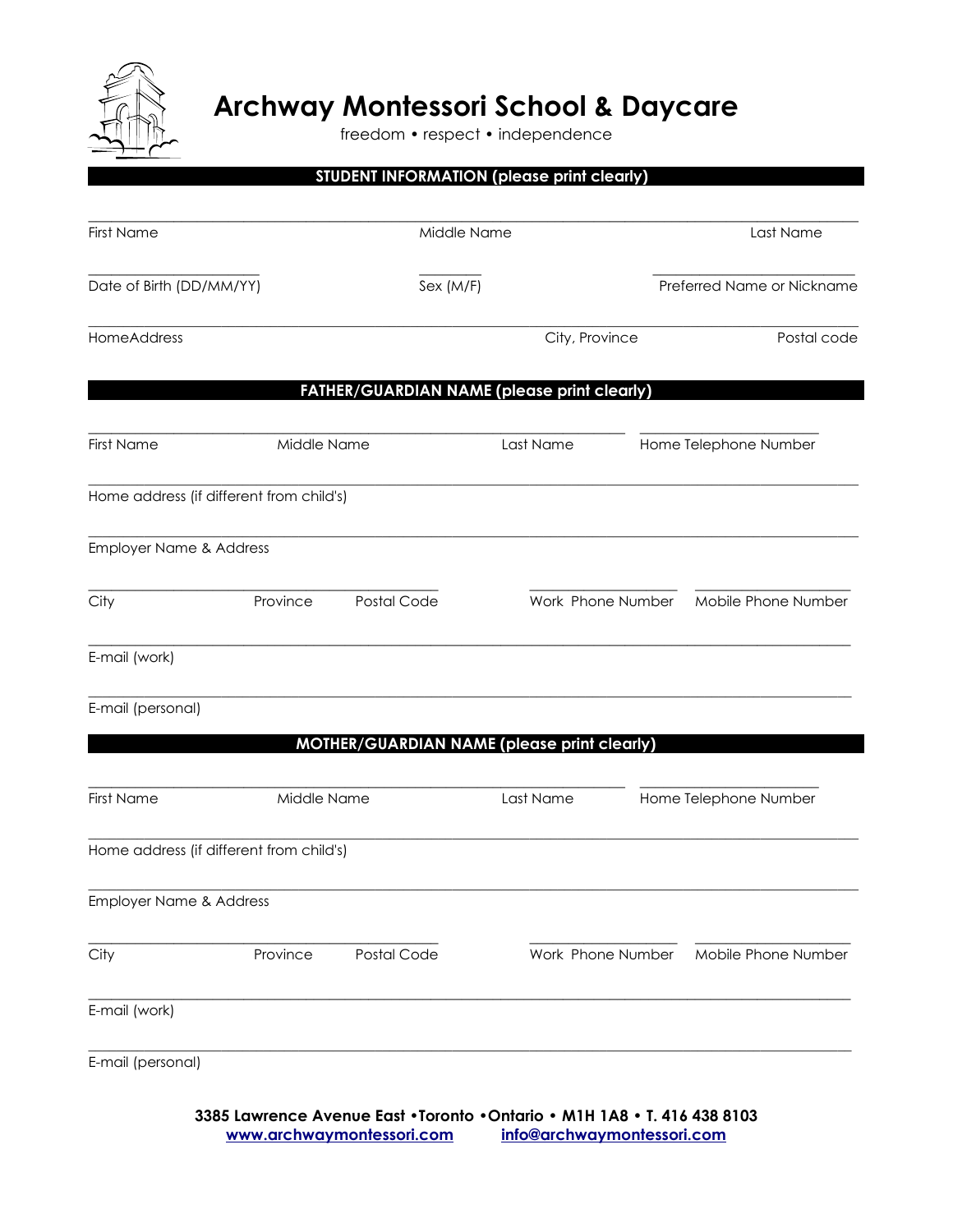

freedom • respect • independence

# **EMERGENCY CONTACTS**

| Name | Phone Number(s) | Relationship |
|------|-----------------|--------------|
| Name | Phone Number(s) | Relationship |
|      |                 |              |

### **ADDITIONAL EMERGENCY CONTACTS (in case above individuals cannot be reached)**

 $\_$  , and the set of the set of the set of the set of the set of the set of the set of the set of the set of the set of the set of the set of the set of the set of the set of the set of the set of the set of the set of th Name **Relationship Phone Number(s)** Relationship  $\_$  , and the set of the set of the set of the set of the set of the set of the set of the set of the set of the set of the set of the set of the set of the set of the set of the set of the set of the set of the set of th Name **Relationship Phone Number(s)** Relationship

**CUSTODY INFORMATION**

\_\_\_\_\_\_\_\_\_\_\_\_\_\_\_\_\_\_\_\_\_\_\_\_\_\_\_\_\_\_\_\_\_\_\_\_\_\_\_\_\_\_\_\_\_\_\_\_\_\_\_\_\_\_\_\_\_\_\_\_\_\_\_\_\_\_\_\_\_\_\_\_\_\_\_\_\_\_\_\_\_\_\_\_\_\_\_\_\_\_\_\_\_\_\_\_\_\_\_ \_\_\_\_\_\_\_\_\_\_\_\_\_\_\_\_\_\_\_\_\_\_\_\_\_\_\_\_\_\_\_\_\_\_\_\_\_\_\_\_\_\_\_\_\_\_\_\_\_\_\_\_\_\_\_\_\_\_\_\_\_\_\_\_\_\_\_\_\_\_\_\_\_\_\_\_\_\_\_\_\_\_\_\_\_\_\_\_\_\_\_\_\_\_\_\_\_\_\_ \_\_\_\_\_\_\_\_\_\_\_\_\_\_\_\_\_\_\_\_\_\_\_\_\_\_\_\_\_\_\_\_\_\_\_\_\_\_\_\_\_\_\_\_\_\_\_\_\_\_\_\_\_\_\_\_\_\_\_\_\_\_\_\_\_\_\_\_\_\_\_\_\_\_\_\_\_\_\_\_\_\_\_\_\_\_\_\_\_\_\_\_\_\_\_\_\_\_\_ \_\_\_\_\_\_\_\_\_\_\_\_\_\_\_\_\_\_\_\_\_\_\_\_\_\_\_\_\_\_\_\_\_\_\_\_\_\_\_\_\_\_\_\_\_\_\_\_\_\_\_\_\_\_\_\_\_\_\_\_\_\_\_\_\_\_\_\_\_\_\_\_\_\_\_\_\_\_\_\_\_\_\_\_\_\_\_\_\_\_\_\_\_\_\_\_\_\_\_

Are there any special custody arrangements pertaining to access to/visitation of your child?  $Y \Box N \Box$ 

If yes, please provide details of the arrangements: \_\_\_\_\_\_\_\_\_\_\_\_\_\_\_\_\_\_\_\_\_\_\_\_\_\_\_\_

Copy of Custody Order provided: Y □

### **MEDIA RELEASE**

 I give permission for Archway Montessori School to use photos of my child on the school's website, school publications and other school related media

 I don't give permission for Archway Montessori School to use photos of my child on the school's website, school publications and other school related media

### **SCHOOL OUTINGS/ACTIVITIES (INCLUDES WALKS/BUS TRIPS)**

 I give permission for my child to participate in school field trips and/or activities with prior notice. I also understand that with impromptu walks and activities, advance notice may not be possible.

 I don't give permission for my child to participate in school field trips and/or activities with prior notice. I also understand that with impromptu walks and activities, advance notice may not be possible.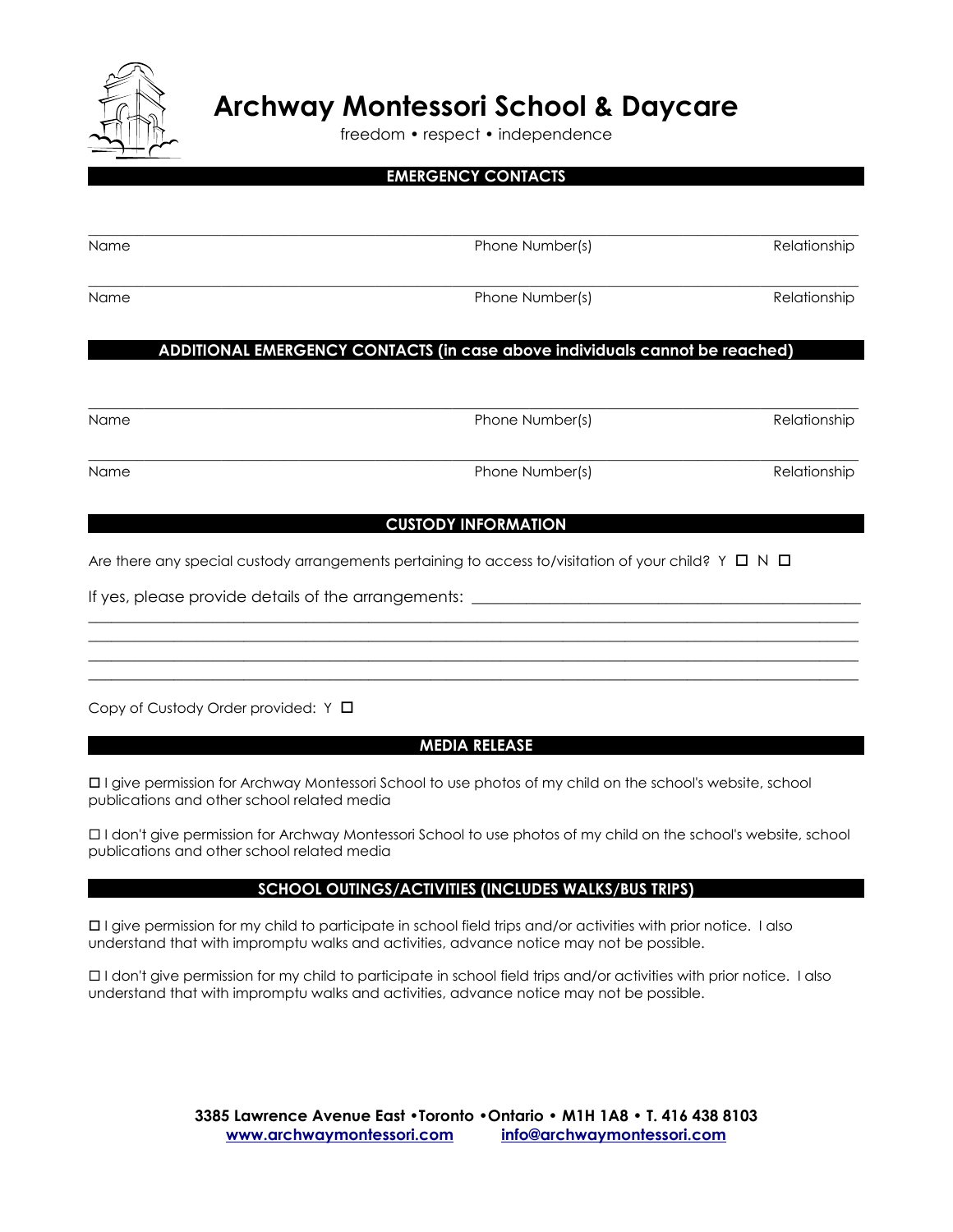

freedom • respect • independence

### **NAP AGREEMENT**

 My child does require a nap in the afternoon. If the child is unable to sleep after 30 minutes of lying down, the child will be provided quiet activity time.

 My child does not require a nap in the afternoon unless the teacher deems it necessary due to illness, fatigue, mood etc.

### **SUNSCREEN APPLICATION**

 I give my permission for Archway Montessori School staff/volunteers to apply sunscreen on my child for outdoor play. I have provided a labeled bottle of sunscreen for my child's use.

 I don't give my permission for Archway Montessori School staff/volunteers to apply sunscreen on my child for outdoor play. I have not provided a labeled bottle of sunscreen for my child's use.

### **HAND SANITIZER USE**

 $\Box$  I give my permission for my child to use hand sanitizer, as and when needed.

I don't give my for my child to use hand sanitizer, as and when needed.

### **PARENT AGREEMENT**

On behalf of myself and any other legal parent/guardian of \_\_\_\_\_\_\_\_\_\_\_\_\_\_\_\_\_\_\_\_\_\_\_\_\_\_\_\_, I/we hereby make application to enroll the above-mentioned child into Archway Montessori School & Daycare. The above application has been completed accurately. I understand that failure to report any existing condition or any other vital information about my child may jeopardize my child's safety and prevent him/her from benefiting in full at Archway Montessori School & Daycare. This application including any other forms I complete at Archway Montessori School & Daycare are true and accurate. I understand that Archway Montessori School reserves the right to withdraw my child from its program in the best interest of the majority of the children in the school or its programs. I understand and agree to abide by all of Archway Montessori School & Daycare's policies and regulations as outlined in the Parent Handbook/Parental Contract/Program Statement. I will review (upon receipt) or have reviewed the policies and procedures as outlined in the Parent Handbook/Parental Contract/Program Statement.

### **The Parent Handbook, Parental Contract and Program Statement are important and integral documents that must be read by all families in order to complete this Agreement.**

By signing below, I agree that in the event of an emergency, if I cannot be reached at the time of the illness or accident, or if the emergency is such that time does not permit such contact, Archway Montessori School and its representatives are authorized to secure any treatment prescribed by a physician or health care professional, including arrangements made for transportation to the Emergency Department of the nearest hospital, with no liability on the part of the drivers or of Archway Montessori School and its representatives.

I hereby release Archway Montessori School and its representatives from all claims, damages and/or liabilities, arising from any accidents and/or injury that are not the result of negligence of this school and its representatives which are caused by or arise from participation by my child named herein during any program or in any facility or at any location at which a program is held.

|--|

**PARENT/GUARDIAN NAME (please print clearly): \_\_\_\_\_\_\_\_\_\_\_\_\_\_\_\_\_\_\_\_\_\_\_\_\_\_\_\_\_\_\_\_\_\_\_\_\_\_\_\_**

### PARENT/GUARDIAN SIGNATURE: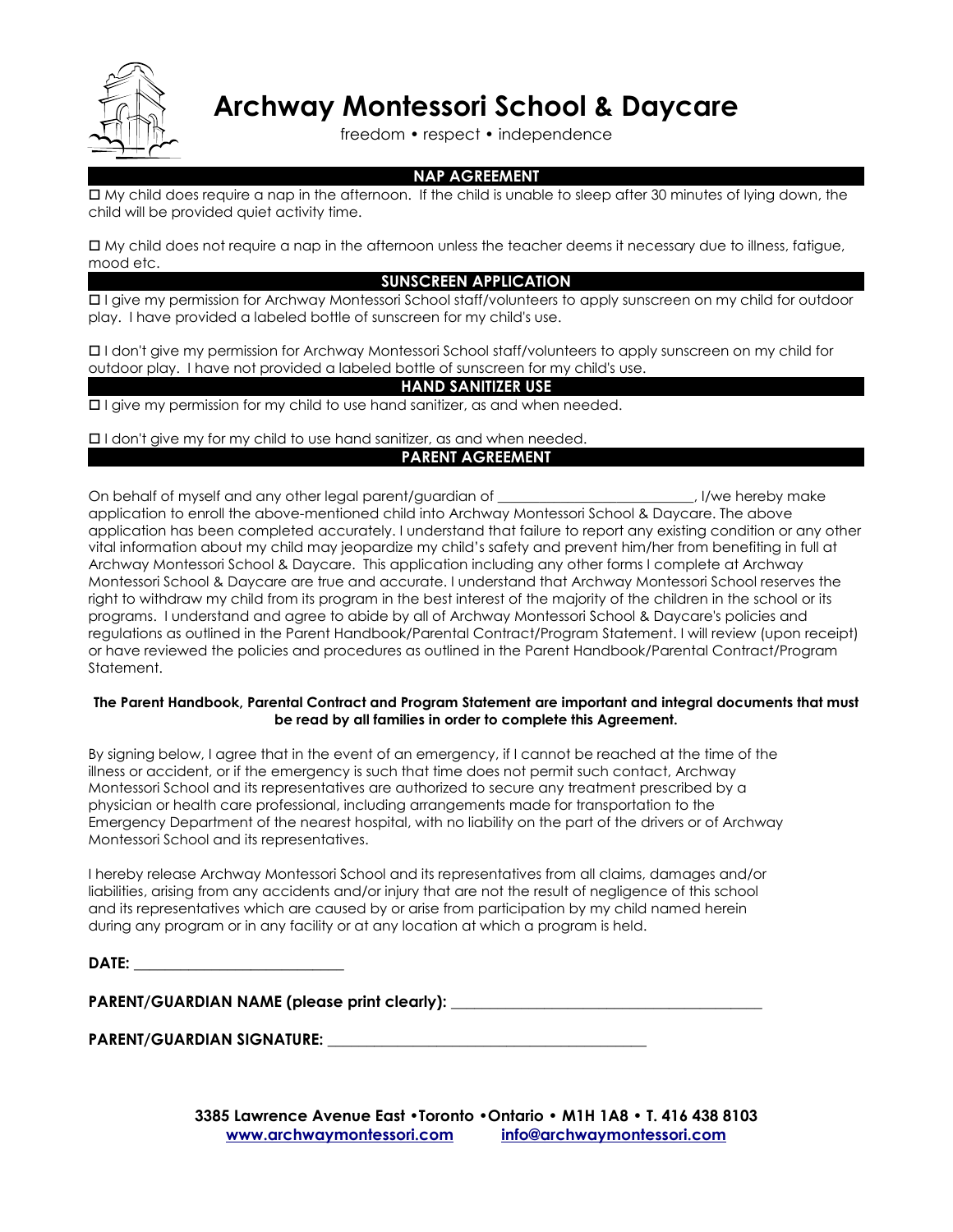

freedom • respect • independence

### **Child Health Record**

|                                                                                                                                 |      |                                                                                                                                                                                                                   |                            | D.O.B.                                 |
|---------------------------------------------------------------------------------------------------------------------------------|------|-------------------------------------------------------------------------------------------------------------------------------------------------------------------------------------------------------------------|----------------------------|----------------------------------------|
| <b>DOCTOR/MEDICAL INFORMATION:</b>                                                                                              |      |                                                                                                                                                                                                                   |                            |                                        |
|                                                                                                                                 |      |                                                                                                                                                                                                                   |                            | Telephone #: ____________________      |
|                                                                                                                                 |      |                                                                                                                                                                                                                   |                            |                                        |
|                                                                                                                                 |      |                                                                                                                                                                                                                   |                            | Postal Code: The Contract of the Code: |
|                                                                                                                                 |      | Date of most recent booster for DPTP: ______________ Date of most recent booster for MMR: _________<br>*A copy of your child's immunization record is required for our records                                    |                            |                                        |
| ill health, injuries, operations, etc.)                                                                                         |      | Are there any physical or other problems that we should be aware of that may interfere with the child's<br>full participation in the program or which may require special attention? (e.g. symptoms indicative of |                            |                                        |
| $YES$ $\square$                                                                                                                 |      | NO $\Box$ If yes, please include dates and details: _______________________________                                                                                                                               |                            |                                        |
| <b>HISTORY OF COMMUNICABLE DISEASES:</b><br>Please indicate if your child has had any of the following:<br>Chicken Pox <b>□</b> |      | Mumps □ Measles □ Whooping Cough □                                                                                                                                                                                | Rubella (German Measles) □ | Hepatatis B $\Box$                     |
| <b>ADDITIONAL INFORMATION:</b>                                                                                                  |      |                                                                                                                                                                                                                   |                            |                                        |
|                                                                                                                                 |      | Please indicate any additional information which is relevant:                                                                                                                                                     |                            |                                        |
| <b>Skin Conditions:</b>                                                                                                         |      |                                                                                                                                                                                                                   |                            |                                        |
| Sight Difficulties:                                                                                                             |      |                                                                                                                                                                                                                   |                            |                                        |
| <b>Hearing Difficulties:</b>                                                                                                    |      |                                                                                                                                                                                                                   |                            |                                        |
| Other:                                                                                                                          |      |                                                                                                                                                                                                                   |                            |                                        |
| <b>ALLERGIES:</b><br>If your child has any allergies, please indicate below:                                                    |      |                                                                                                                                                                                                                   |                            |                                        |
| Allergy                                                                                                                         | Mild | Moderate                                                                                                                                                                                                          | Severe                     | Life Threatening                       |

| and the control of the control of the control of the control of the control of the control of the control of the | the control of the control of the control of the control of the control of the control of the control of the control of the control of the control of the control of the control of the control of the control of the control |  |
|------------------------------------------------------------------------------------------------------------------|-------------------------------------------------------------------------------------------------------------------------------------------------------------------------------------------------------------------------------|--|
|                                                                                                                  |                                                                                                                                                                                                                               |  |
|                                                                                                                  |                                                                                                                                                                                                                               |  |
|                                                                                                                  |                                                                                                                                                                                                                               |  |
|                                                                                                                  |                                                                                                                                                                                                                               |  |
|                                                                                                                  |                                                                                                                                                                                                                               |  |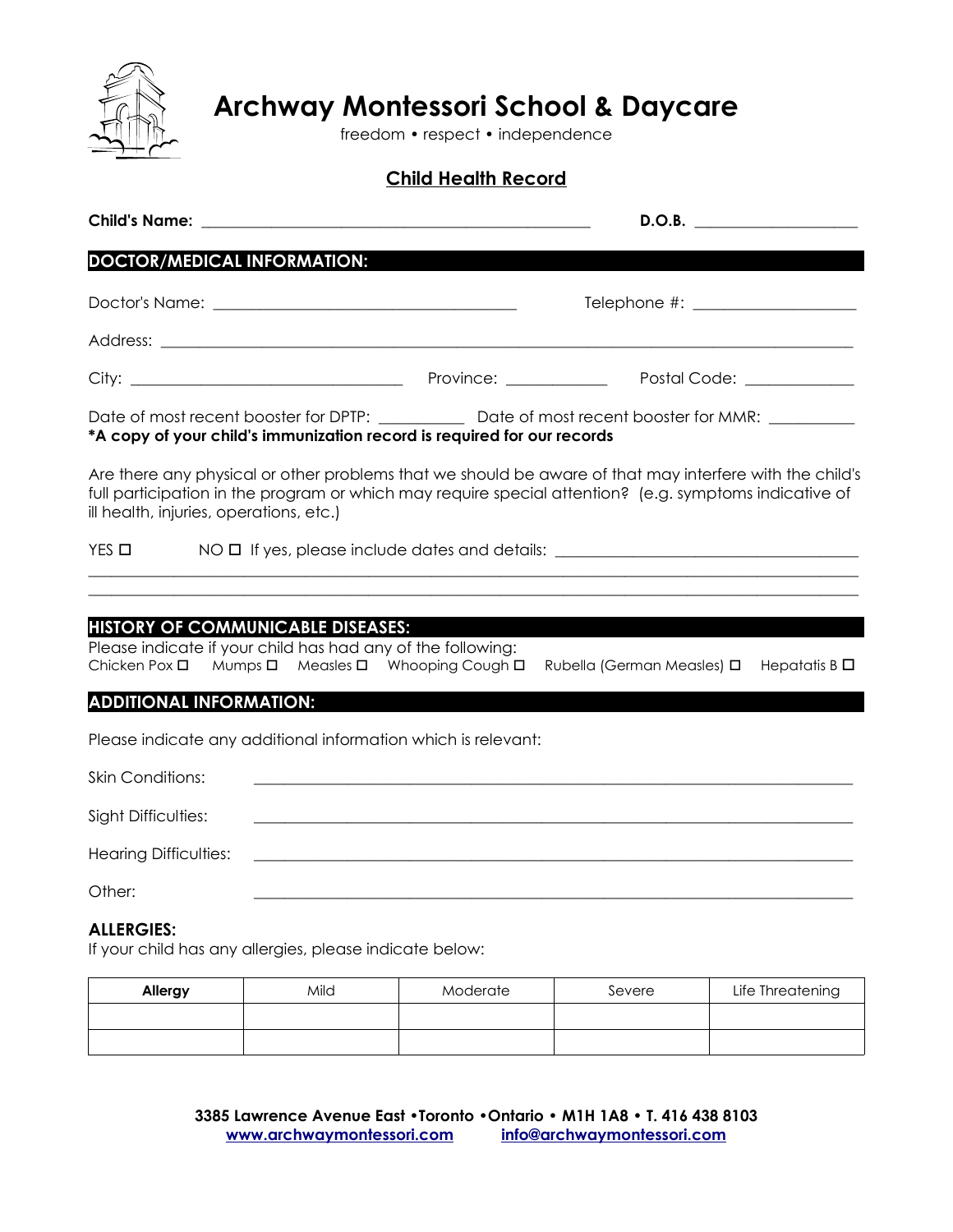

freedom • respect • independence

If your child has a life threatening allergy, please fill out the *Anaphylaxis Emergency Plan* prior to start date (please ask Administrator for copy. If allergy is not life threatening, please provide additional information:

\_\_\_\_\_\_\_\_\_\_\_\_\_\_\_\_\_\_\_\_\_\_\_\_\_\_\_\_\_\_\_\_\_\_\_\_\_\_\_\_\_\_\_\_\_\_\_\_\_\_\_\_\_\_\_\_\_\_\_\_\_\_\_\_\_\_\_\_\_\_\_\_\_\_\_\_\_\_\_\_\_\_\_\_\_\_\_\_\_\_\_\_\_\_\_\_\_\_\_ \_\_\_\_\_\_\_\_\_\_\_\_\_\_\_\_\_\_\_\_\_\_\_\_\_\_\_\_\_\_\_\_\_\_\_\_\_\_\_\_\_\_\_\_\_\_\_\_\_\_\_\_\_\_\_\_\_\_\_\_\_\_\_\_\_\_\_\_\_\_\_\_\_\_\_\_\_\_\_\_\_\_\_\_\_\_\_\_\_\_\_\_\_\_\_\_\_\_\_  $\_$  , and the set of the set of the set of the set of the set of the set of the set of the set of the set of the set of the set of the set of the set of the set of the set of the set of the set of the set of the set of th

Please indicate if you have completed and/or submitted the *Anaphylaxis Emergency Plan* Y N

 $\_$  , and the set of the set of the set of the set of the set of the set of the set of the set of the set of the set of the set of the set of the set of the set of the set of the set of the set of the set of the set of th  $\_$  , and the set of the set of the set of the set of the set of the set of the set of the set of the set of the set of the set of the set of the set of the set of the set of the set of the set of the set of the set of th \_\_\_\_\_\_\_\_\_\_\_\_\_\_\_\_\_\_\_\_\_\_\_\_\_\_\_\_\_\_\_\_\_\_\_\_\_\_\_\_\_\_\_\_\_\_\_\_\_\_\_\_\_\_\_\_\_\_\_\_\_\_\_\_\_\_\_\_\_\_\_\_\_\_\_\_\_\_\_\_\_\_\_\_\_\_\_\_\_\_\_\_\_\_\_\_\_\_\_

### **MEDICAL CONDITIONS:**

If your child has asthma or any other medical condition that requires for medication to be administered on a regular basis, please note this below and complete the *Scheduled Medication/Treatment Record* Form (please ask Administrator for copy)

Please indicate if you have completed and/or submitted the *Scheduled Medication/Treatment Record*  $Y \square N \square$ 

I hereby consent to the collection, use and disclosure of my child's information by the centre for the purposes of providing child care services to my child enrolled at Archway Montessori School & Daycare. I understand that AMSD protects the privacy of all personal information in its possession in compliance with prevailing privacy legislation.

Printed Name of Parent/Guardian: \_\_\_\_\_\_\_\_\_\_\_\_\_\_\_\_\_\_\_\_\_\_\_\_\_\_\_\_\_\_\_\_\_\_\_\_\_\_\_\_\_\_\_\_\_\_\_\_\_\_\_\_\_\_\_\_\_\_\_\_\_

Signature of Parent/Guardian: \_\_\_\_\_\_\_\_\_\_\_\_\_\_\_\_\_\_\_\_\_\_\_\_\_\_\_ Date: \_\_\_\_\_\_\_\_\_\_\_\_\_\_\_\_\_\_\_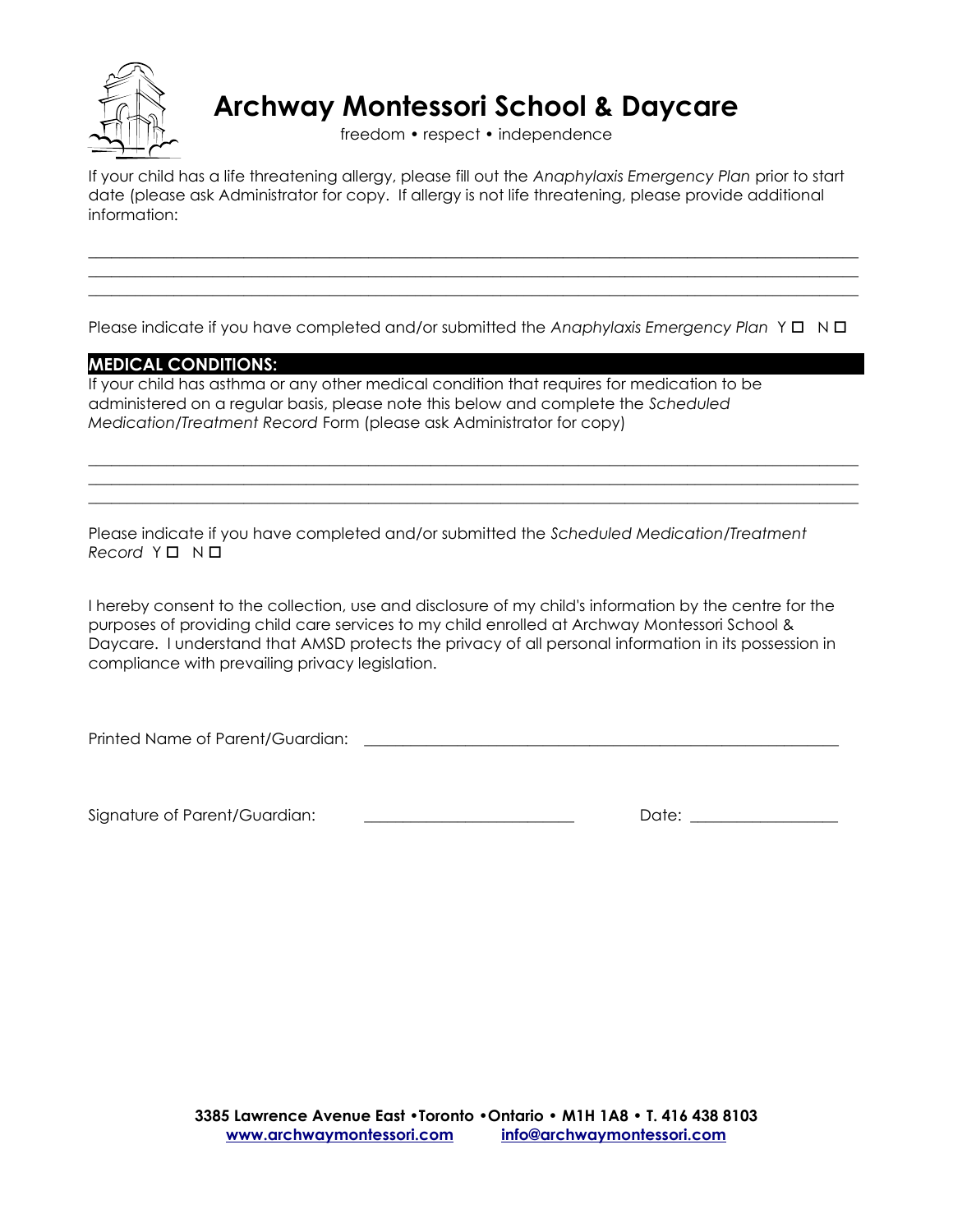

freedom • respect • independence

To help us serve your child and family better, and to help us in our programming, please answer the following questions:

| <b>GENERAL INFORMATION:</b>                                                                                                                                 |
|-------------------------------------------------------------------------------------------------------------------------------------------------------------|
| Please list any other members of the household (siblings, extended family, pets, etc.):                                                                     |
|                                                                                                                                                             |
|                                                                                                                                                             |
|                                                                                                                                                             |
|                                                                                                                                                             |
| Who has cared for your child up to the present time?<br>Home Care D Licensed Day Care D Relative D                                                          |
| What language(s) is/are spoken at home?                                                                                                                     |
| Please list any significant information that we should be aware of such as recent upsets or changes, fears, special<br>instructions regarding pick-up etc.: |
|                                                                                                                                                             |
|                                                                                                                                                             |
|                                                                                                                                                             |
| Are there are any concerns or special requirements with respect to your child's diet, rest or physical activity?                                            |
| <b>General Temperament:</b><br>Friendly/Outgoing □ Active □ Very Active □ Shy □ Cooperative □ Aggressive □ Other: _________                                 |
| <b>Speech Development:</b><br>Uses words only $\Box$<br>Speaks in Sentences $\Box$ Speaks in Phrases $\Box$<br>Comments: _________                          |
| Self Help Skills:<br>Dresses self $\square$<br>Toilets self $\Box$<br>Feeds self $\Box$<br>Comments:                                                        |
| <b>Sleep Patterns:</b>                                                                                                                                      |
| <b>Social Skills:</b><br>Prefers to play alone $\Box$ Plays with group of children $\Box$ Follows routines $\Box$ Accepts change easily $\Box$<br>Comments: |

**3385 Lawrence Avenue East •Toronto •Ontario • M1H 1A8 • T. 416 438 8103 [www.archwaymontessori.com](http://www.archwaymontessori.com/) [info@archwaymontessori.com](mailto:info@archwaymontessori.com)**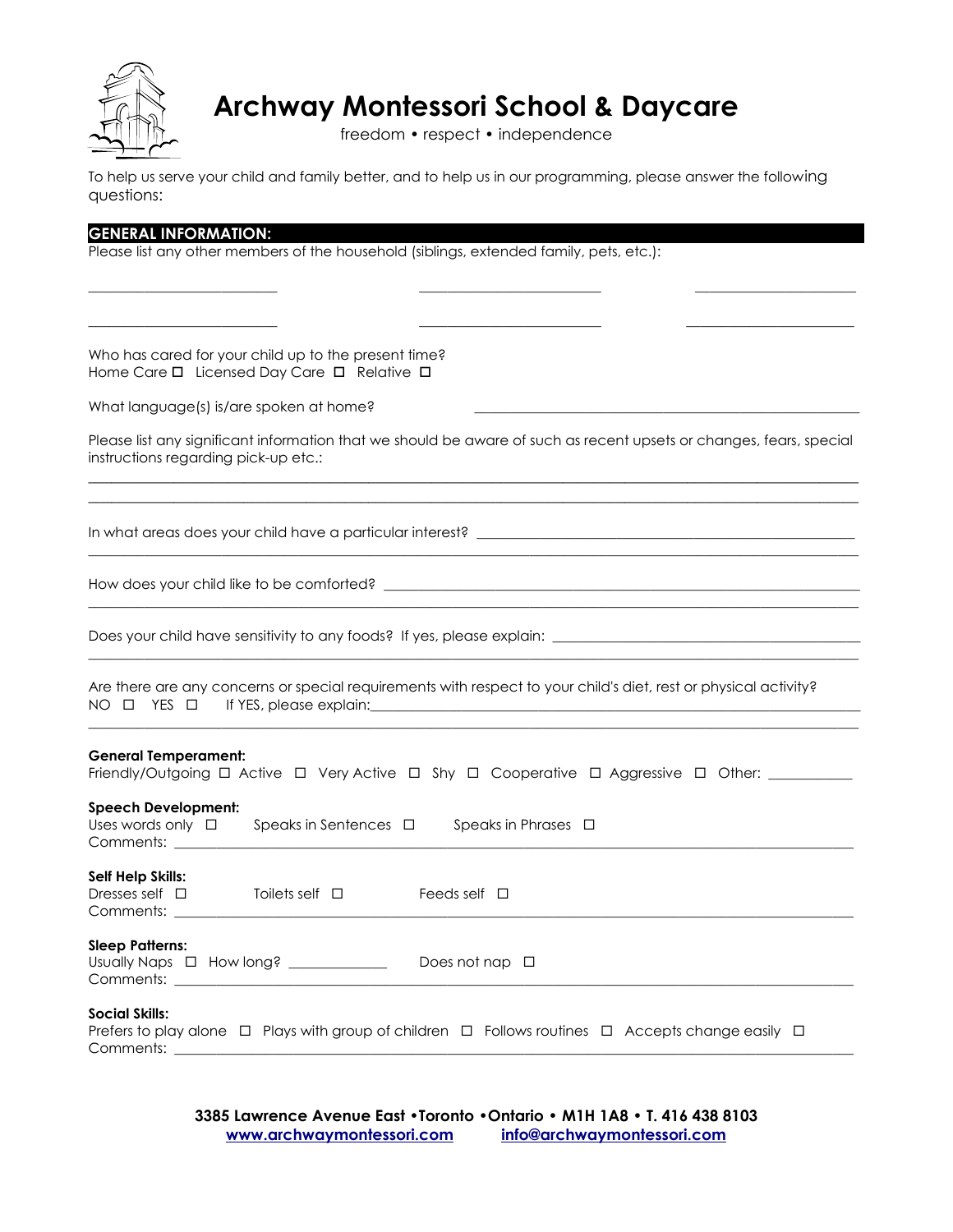

freedom • respect • independence

### **EMERGENCY CONTACT INFORMATION**

|                                    |                                          | <b>FATHER/GUARDIAN NAME (please print clearly)</b> |                                       |
|------------------------------------|------------------------------------------|----------------------------------------------------|---------------------------------------|
| <b>First Name</b>                  | Middle Name                              | Last Name                                          | Home Telephone Number                 |
|                                    | Home address (if different from child's) |                                                    |                                       |
| <b>Employer Name &amp; Address</b> |                                          |                                                    | <b>Business Phone Number</b>          |
|                                    | E-mail (please provide work & personal)  |                                                    | Mobile/Pager Number                   |
|                                    |                                          | MOTHER/GUARDIAN NAME (please print clearly)        |                                       |
| First Name                         | Middle Name                              | Last Name                                          | Home Telephone Number                 |
|                                    | Home address (if different from child's) |                                                    |                                       |
| <b>Employer Name &amp; Address</b> |                                          |                                                    | <b>Business Phone Number</b>          |
|                                    | E-mail (please provide work & personal)  |                                                    | Mobile/Pager Number                   |
|                                    |                                          | <b>EMERGENCY CONTACT</b>                           |                                       |
|                                    | NAME: _______________________________    |                                                    | PHONE NUMBER: _______________________ |
|                                    | NAME: _______________________________    |                                                    |                                       |
|                                    |                                          |                                                    |                                       |

MEDICAL CONDITIONS/ALLERGIES: \_\_\_\_\_\_\_\_\_\_\_\_\_\_\_\_\_\_\_\_\_\_\_\_\_\_\_\_\_\_\_\_\_\_\_\_\_\_\_\_\_\_\_\_\_\_\_\_\_\_\_\_\_\_\_

By signing below, I agree that in the event of an emergency, if I cannot be reached at the time of the illness or accident, or if the emergency is such that time does not permit such contact, Archway Montessori School & Daycare and its representatives are authorized to secure any treatment prescribed by a physician or health care professional, including arrangements made for transportation to the Emergency Department of the nearest hospital, with no liability on the part of the drivers or of Archway Montessori School & Daycare and its representatives. I hereby release Archway Montessori School & Daycare and its representatives from all claims, damages and/or liabilities, arising from any accidents and/or injury that are not the result of negligence of this school and its representatives which are caused by or arise from participation by my child named herein during any program or in any facility or at any location at which a program is held.

**Signature of Parent/Guardian: \_\_\_\_\_\_\_\_\_\_\_\_\_\_\_\_\_\_\_\_\_\_\_\_\_\_\_\_\_\_\_\_\_\_\_\_\_ Date: \_\_\_\_\_\_\_\_\_\_\_\_\_\_\_\_\_\_\_\_\_\_\_\_\_\_\_**

**3385 Lawrence Avenue East •Toronto •Ontario • M1H 1A8 • T. 416 438 8103 [www.archwaymontessori.com](http://www.archwaymontessori.com/) [info@archwaymontessori.com](mailto:info@archwaymontessori.com)**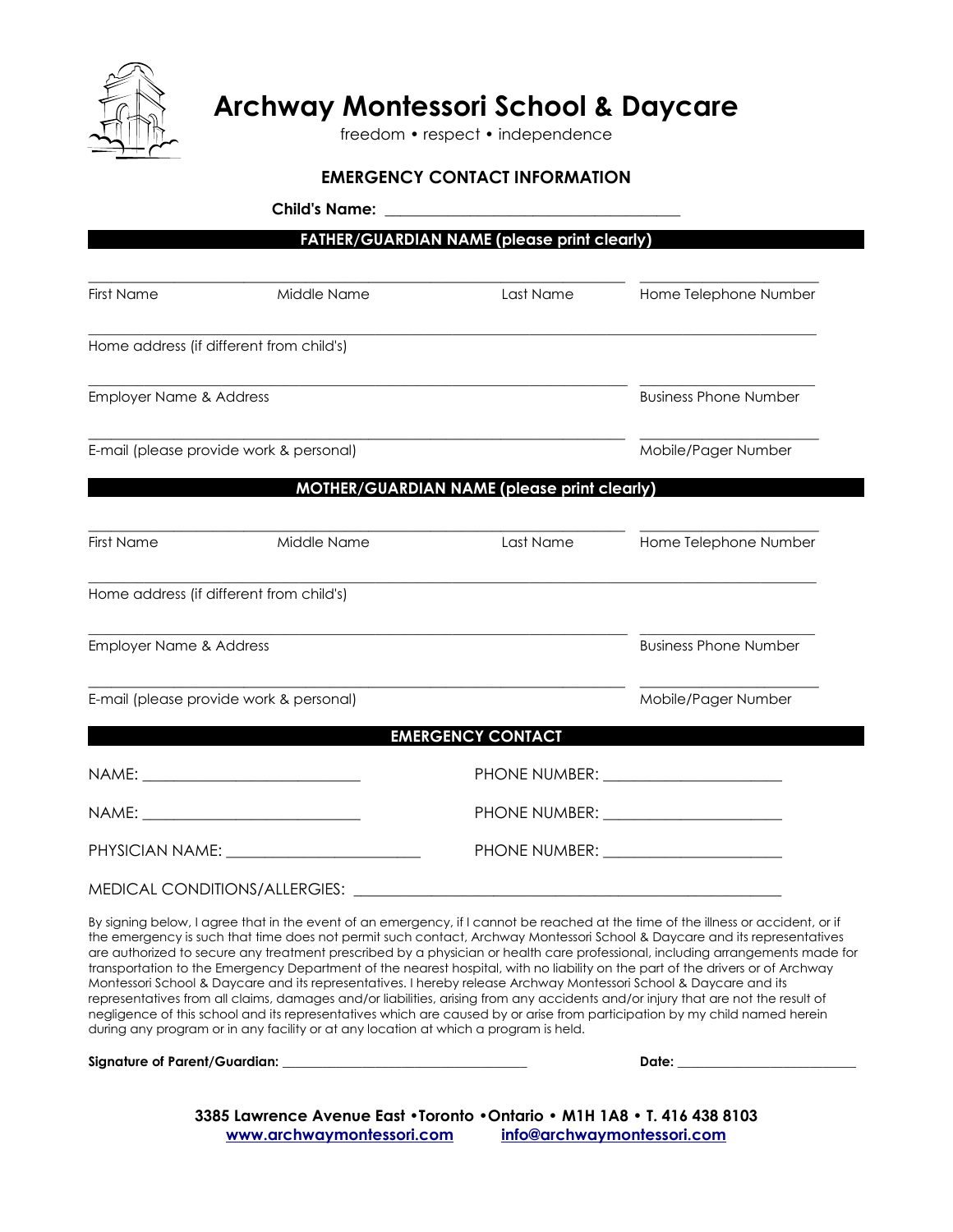

freedom • respect • independence

### **PARENTAL CONTRACT**

CHILD'S NAME: \_\_\_\_\_\_\_\_\_\_\_\_\_\_\_\_\_\_\_\_\_\_\_\_\_\_\_\_\_\_\_\_\_\_\_\_\_\_\_\_ DATE OF BIRTH: \_\_\_\_\_\_\_\_\_\_\_\_\_\_\_\_\_\_\_\_\_\_\_\_\_\_

### **Part One – FINANCIAL RESPONSIBILITIES**

The conditions of this agreement provide protection for parents as well as for our program. In order to assure that we can provide these services, it is essential that the program be financially stable. Salaries and overhead expenses cannot be reduced because of absentee losses. This contract is a commitment that you will financially support the enrolment space guaranteed for your child. Failure to meet your financial commitment may result in termination of child care services.

- A non—refundable, non-transferable registration fee of \$250.00 is required for ALL new families. A non-refundable, nontransferable registration fee of \$125.00 is required for ALL returning families. In the case where one child is returning and another is a new student, the registration fee will be \$175.00 for the family.
- Fees in the form of monthly payments are due ON or BEFORE the 1st of every month. Post-dated cheques are mandatory, no exceptions.
- All payments returned from a financial institution will be subject to an administration fee of \$50.00. The replacement payment MUST be in the form of cash, a certified cheque or a money order.
- Tax receipts are sent out every February.
- Refunds will not be made for any days that the centre is closed or for any absent days (including vacations or illness). Refunds will not be made for missed days that result from the inability of the centre to open (or early closure of the centre) due to circumstances beyond the control of AMSD (including, but are not limited to, natural disasters, emergency situations, inclement weather, pandemics, and/or other healthy and safety concerns).
- A late payment fee of \$10.00 per day will be charged if payment is not received according to the agreed upon schedule.

### **Part Two – WITHDRAWAL PROCEDURES**

- Written notice of permanent withdrawal by you must be given 30 days in advance. Families are requested to give notice at the beginning or end of a calendar month to simplify accounting. No discounts or refunds will apply for unused days.
- Withdrawal with LESS than 30 days notice will be subject to TWO months fee as penalty. Outstanding amounts will be sent to a 3<sup>rd</sup> party collection agency.
- Withdrawal with NO notice will be subject to TWO months fees as penalty. Outstanding amounts will be sent to a 3<sup>rd</sup> party collection agency.
- Written notice of permanent withdrawal by the centre must be given 2 weeks in advance. Behaviour that poses a safety hazard will not be accepted and may result in immediate withdrawal.
- The provision of our service is conditional upon compliance of both you and your child to our Code of Behaviour.
- Should the Administrator of the program, in consultation with the teacher(s), determine that a child cannot adjust to the program, or if the parent has not upheld the contract, the child will be withdrawn and this agreement will be terminated. The process of termination for all children will include any or all of the following steps:
	- Documentation of incidents
	- Meeting with appropriate parties
	- Counselling and/or consultation with outside agencies
	- Suspension
	- Notification to appropriate government bodies
	- Removal from the program
	- Referral to an outside agency

### **Part Three – CODE OF BEHAVIOUR**

The safety of all children is our primary concern. The following expectations are necessary to promote happy,comfortable, safe atmosphere. The child and parents at all times shall:

- be courteous to others;
- use acceptable language;
- conduct themselves in a manner which allows others to feel safe from verbal and physical abuse;
- resolve conflict in a peaceful manner;
- respect the building and equipment as well as the personal property of others; and
- show personal respect for all individuals through behaviour and language.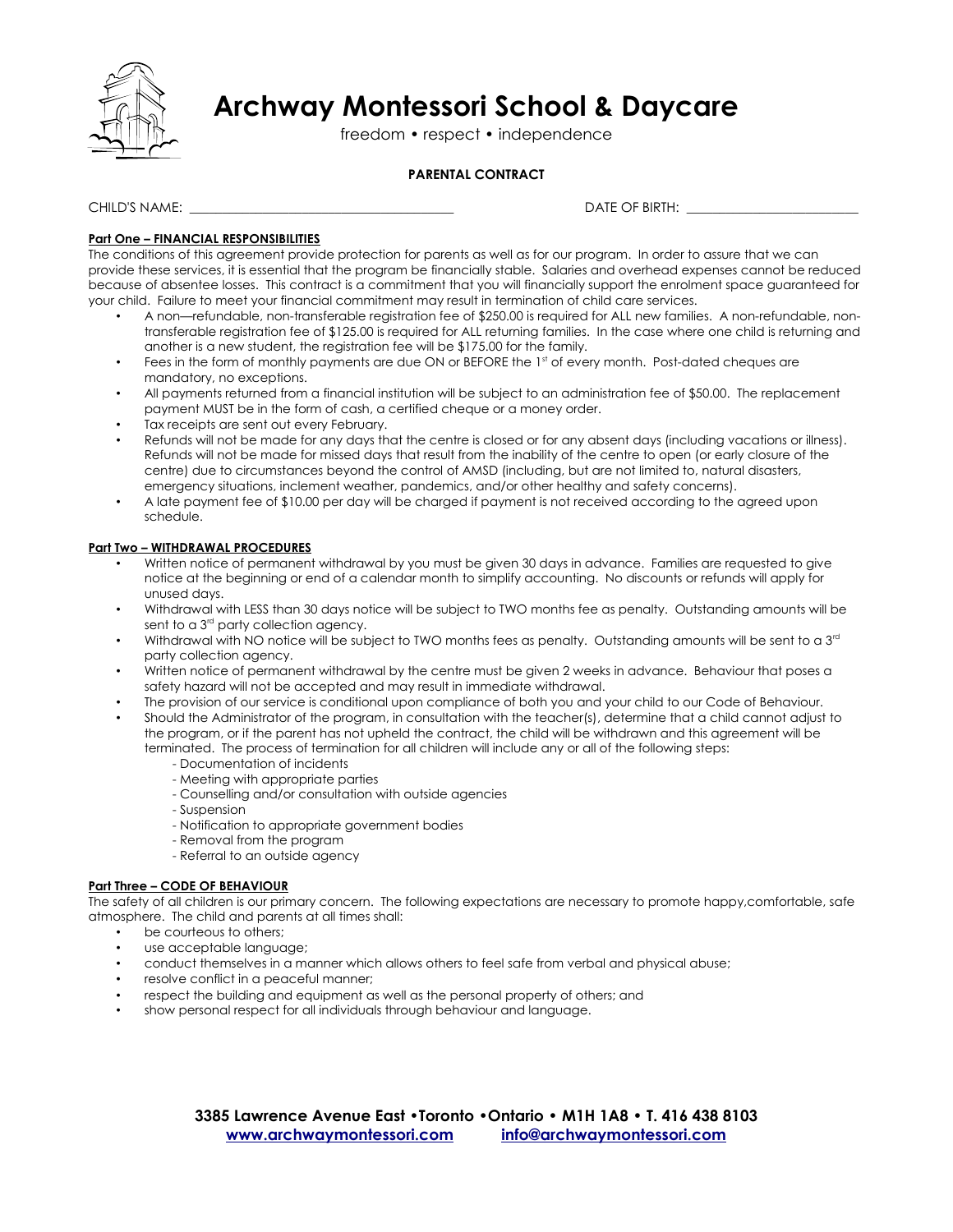

freedom • respect • independence

### **Part Four – ADDITIONAL OPERATIONAL POLICIES**

• The forms listed below are required upon application and before admission. This information must be reviewed annually and revised as necessary to ensure that we have the correct information on file. Parents must sign off that information has been reviewed.

- Application Form Parental Contract Child Health & Immunization Record
- Emergency Contact Form COVID-19 Liability Form
- The hours of operation are from 7am to 6pm (subject to change based on needs). A late pick-up fee will be charged for time that a staff member is required to stay with your child after closing. The late pick-up fee is noted in the Parent Handbook. This fee MUST be paid immediately to the staff member in charge at the time. If we are unable to reach you or your emergency contact by 6:30pm, the Children's Aid Society will be contacted.
- Our exclusionary policy, due to illness, is established by Public Health Services.
- Regulations require daily outdoor play for each child. Our policy states that children too ill to play outdoors should remain at home. If a child becomes ill during the day, care will be provided until you can be contacted and your child taken home.
- The centre will administer prescription drugs to children, in accordance with provincial legislation as follows:
	- Parents must provide written medical authorization, including the dosage and times any drug is to be given
	- Medication must be received in the original container, clearly labelled with the child's name, name of the drug, dosage, the date of purchase, and instructions for storage and administration of the drug.
	- Medication is to be handed directly to a staff member (not to be left in child's bag etc.)
	- If medication has expired staff may refuse to administer it.
- If your child will be absent from child care due to sickness, holidays, etc., please inform the centre in person or by phone/email.
- If your child is involved in a custody dispute, please inform the Administrator in writing and provide a copy of the legal custody papers
- Children will be released to the care of authorized persons listed on the child's *Application Form.*
- Centres may go on field trips throughout the year. Parents will be notified in advance and be required to sign a parental permission form prior to each trip.
- Once you have picked up your child at the end of the day, please note that your child's well being is now your responsibility. Should your child be injured on the property, while in your care, you are responsible.
- Your child should be dressed in clothing suitable for physical activity, the weather and the season. A second set of clothes, labelled, should be in your child's bag or cubby in case of accidents. Clothing should be such that it encourages self-dressing. All clothing and personal articles should be labelled with your child's name/initials. The centre is not responsible for lost clothing and articles.
- Daily contact with parents and staff will be supplemented by individual interviews (parent teacher conferences), information nights and workshops. Parents are encouraged to participate in our program, in special events, and/or in field trips. Parents are also encouraged to assist the centre in ways which reflect their interests and talents (e.g. fund raising, making or repairing equipment).
- Staff encourage children to act in a respectful manner, appropriate to their developmental age and stage. Selfdiscipline is promoted and logical consequences are the preferred methods of encouraging appropriate behaviour. Staff, volunteers, and students sign the *Behaviour Guidance Policy* upon hiring and annually thereafter. The child guidance actions of staff, volunteers, and students are monitored and guidance is given to ensure that child guidance requirements are met.
- *Child Abuse Policy:* In accordance with the *Child & Family Services Act,* it is the responsibility of every person in Ontario to immediately report to CAS if he/she suspects that child abuse has occurred, or if a child is at risk of abuse. This includes any person who performs professional duties with respect to children, any operator, or any parent. An individual's responsibility to report cannot be delegated to anyone else. The centre does not investigate or lay blame; it simply reports and follows the directions of the CAS. If a parent, staff, or other accuses a staff member of abuse, it is the duty of the individual making the allegation and the centre to report the accusation to the CAS and follow the direction given.
- Please be aware that information that is in the best interests of your child will be shared among the staff at the centre.
- We observe the following holidays: Christmas Day, Boxing Day, New Year's Day, Good Friday, Easter Monday, Victoria Day, Canada Day, Civic Holiday, Labour Day, Thanksgiving Day, Family Day. For additional closures, please refer to our School Calendar in the Parent Handbook.